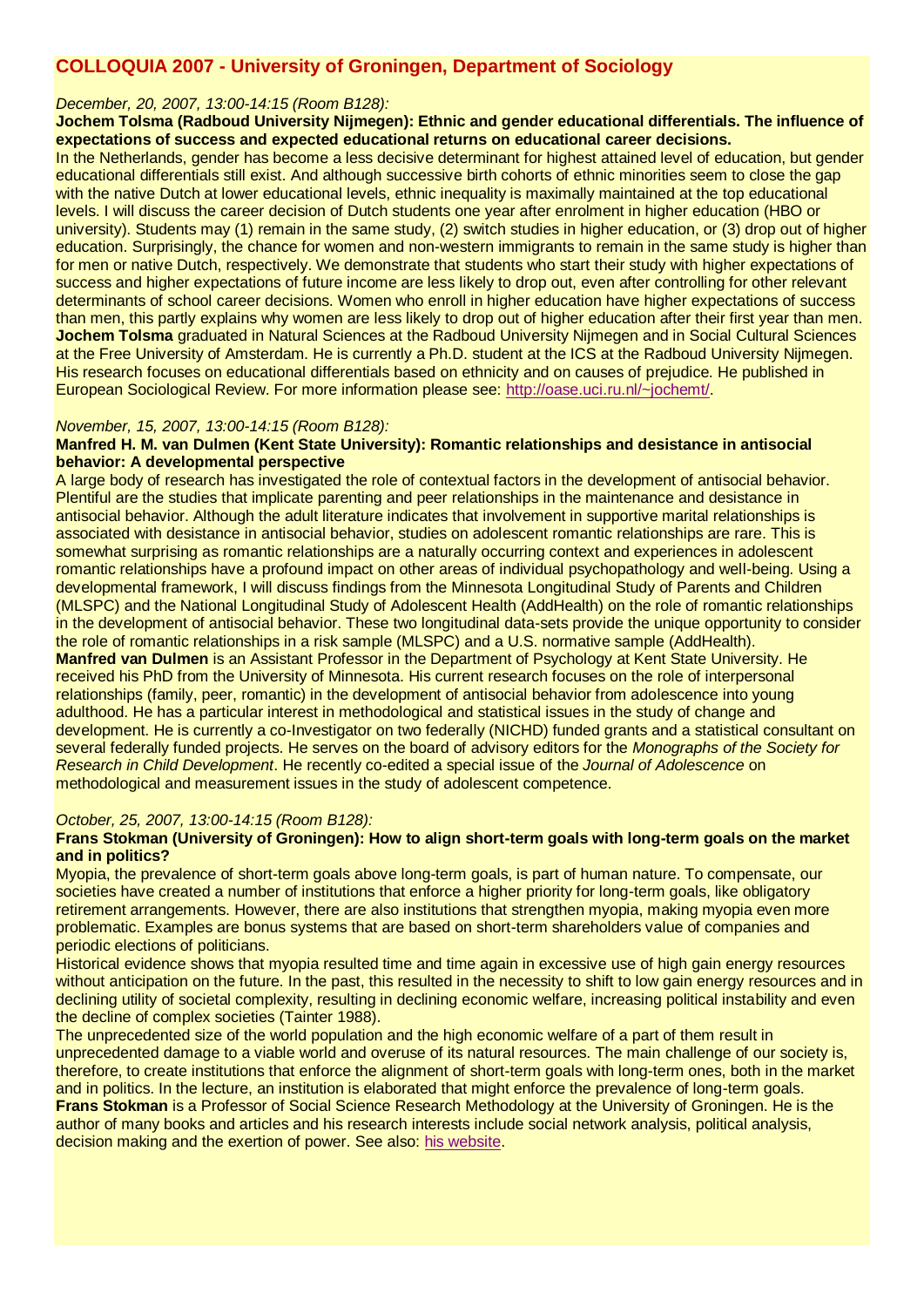### *MONDAY October, 22, 2007, 13:00-14:15 (Room B128):*

### **Ernest V. E. Hodges (St. John's University): Individual differences in social-cognitive processes in the peer context**

A large body of research has investigated the role of social-cognitive and social-information processing mechanisms in the development of aggressive behavior. Although much support has been garnered from these approaches, associations between underlying thought and behavior are modest. I will present and discuss findings from three studies that challenge the prevailing universal view that social-cognitive mechanisms actualize into behavior for all children (or people).

**Ernest V. E. Hodges** is an Associate Professor in the Department of Psychology at St. John's University. He received his PhD from Florida Atlantic University specializing in social and personality development. His current research focuses on social-cognitive processes linked to the development of aggressive and antisocial (e.g., weapon carrying) behavior during middle childhood and adolescence. He serves on the editorial board of *Merrill-Palmer Quarterly*, and has published on a variety of topics (e.g., parenting dimensions, parent-child attachment, social cognitive evaluations, emotion dysregulation, self esteem, gender identity) in relation to behavioral (e.g., internalizing and externalizing) and social maladjustment (e.g., peer rejection, victimization, enemies) in major scientific journals including *Developmental Psychology, Child Development, Journal of Personality and Social Psychology*, and *Journal of Educational Psychology*.

# *September, 20, 2007, 13:00-14:15 (Room B128):*

### **Berna Güroglu (Radboud University Nijmegen): Friendships: From typologies and adjustment to neural correlates**

The engagement in interpersonal relationships is a fundamental human motivation and a pivotal developmental domain across the lifespan with far-reaching effects on (mental) health. Particularly dyadic friendships form one of the most crucial and immediate contexts of social and psychological development. Despite the many links between having friends and favorable individual adjustment, it has been suggested that the identity of friends can affect individual developmental pathways more than merely having friends. I will provide a typology of friendships and demonstrate their differential links with adjustment, both cross-sectional and longitudinal. Finally, I will present results from a neuroimaging study investigating the neural correlates of friendship and suggest a mechanism accounting for the link between friendship and positive development and mental health.

**Berna Güroglu** graduated in Mathematics from Koç University, Istanbul and received her master degree in developmental psychology from Boaziçi University, Istanbul. She started her PhD in developmental psychology at the Radboud University Nijmegen in 2002. Her PhD project on dyadic peer relationships focuses on typologies of friendship and antipathy relationships, their cross-sectional and longitudinal links with adjustment, and neural correlates of friendship using functional magnetic resonance imaging. Her broad interests cover development of peer, parent-child and romantic relationships, their neural basis and various gene-environment interactions.

# *June, 21, 2007, 13:00-14:15 (Room B128):*

#### **Hanno Scholtz (University of Zurich): Geography, differentiation, and power distribution: Towards a `supplyside' economic theory of democratization**

Combining earlier socio-economic and actor-oriented approaches, recent literature conceives of democracy as an equilibrium result of moves, but derives as ultimate source of regime emergence the upper classes' regime demands. In contrast, the current paper focuses on the `supply side' of democratization, i.e. on the central aspects which strengthen a people's ability to free itself from authoritarian rule. Two mechanisms are presented: Generally, democracy as an equilibrium with everyone engaging both in production and in influence generation, can emerge as a result of decreasing returns in the production of goods and influence. Historically, the form of production functions has been driven largely by geography and led to the few agricultural democracies in ancient Greece, medieval Switzerland and the United States. The second mechanism comes from socio-economic differentiation: If a citizen-worker's move from a larger to a smaller industry increases her veto power, socio-economic differentiation increases the probability for democratic institutions. Based on Feenstra's 1962-2000 trade data with export differentiation as proxy for production differentiation, heterogeneity can be shown to have a strong and causally consistent influence on democracy both in cross section and in fixed-effects models, gaining an aggregate effect size higher than that of income inequality for recent years.

**Hanno Scholtz** graduated in Economics at the University of Mannheim, took a Ph.D. in Political Science at FU Berlin and is currently working at the Sociological Institute and within the NCCR Democracy at the University of Zurich. Trained as an applied micro-economist, he combines micro-models of social situations with empirical analysis, mostly in areas of economic and political sociology. He has co-edited a volume on comparative genocide studies (in German, with D. Schaller and others).

#### *May, 3, 2007, 13:00-14:15 (Room B128):*

### **Kees van Veen (University of Groningen): How international are executive boards of multinational companies? Describing and explaining nationality diversity in 15 European countries**

Considering the increasing integration of economic systems, it is clear that multinational corporations increase in numbers, in size and in the number of countries they are active in. As a result, MNCs become more and more detached from their `country-of-origin' and are sometimes considered as a kind of stateless superstructures. They go wherever the money brings them and national sentiments play no role in their decision making processes. Sociologists as Sklair (2001) and Staples (2007) claim that we are witnessing the emergence of a `transnational business class'.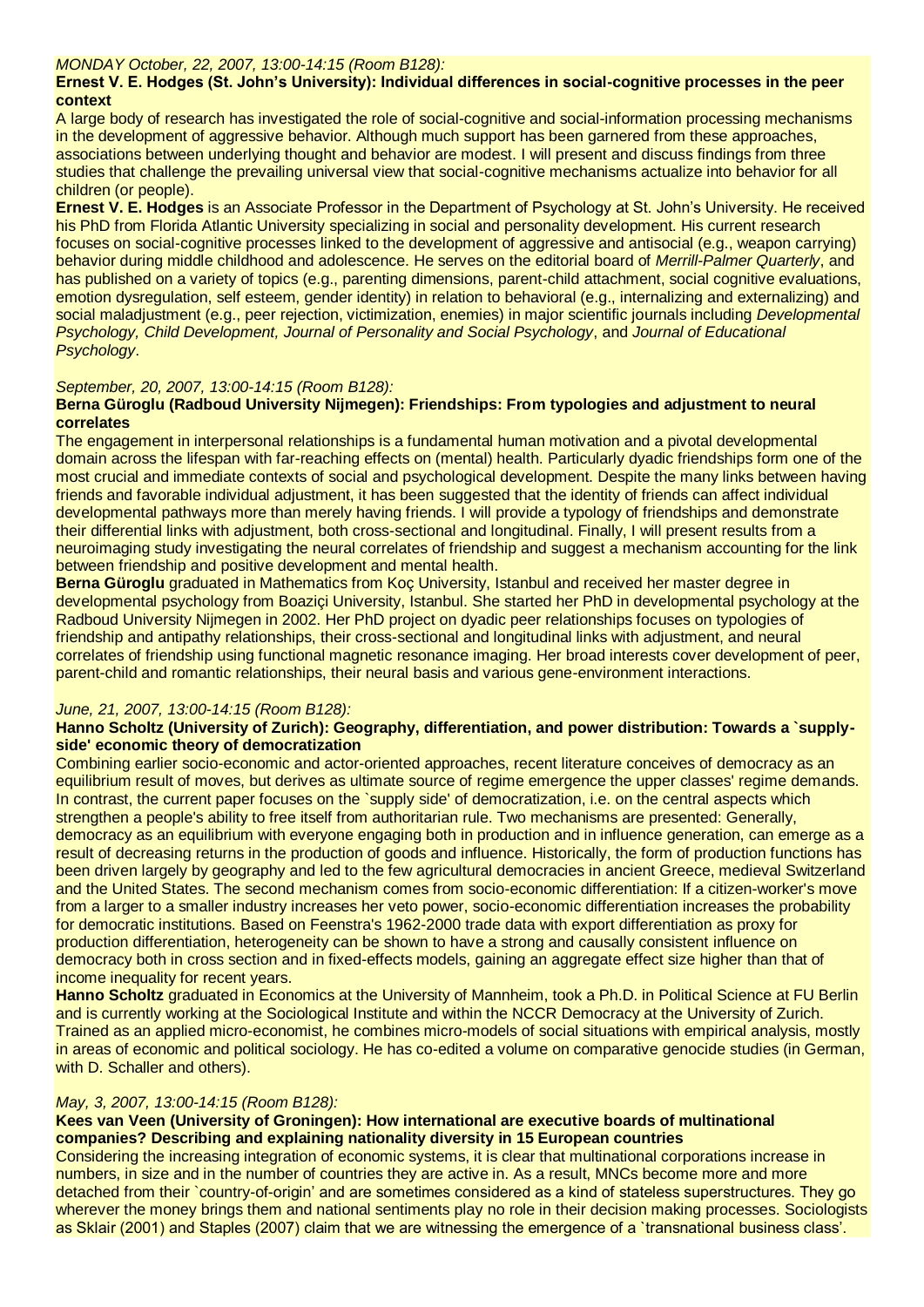Simultaneously, we see that studies in the field of International Business show consistently that country-of-origin is a very important explaining factor for differences in MNC behavior and activities. Additionally, crossborder mergers and acquisitions are higly debated because they are supposed to threaten national interests (i.e.public debates around Saudi investors who try to buy American ports, or Dutch ABN-AMRO that tries to buy Italian ANTONVENETA). They are also very vulnerable and often fail (i.e.DaimlerChrysler, Ahold-US-Foodservice). In fact, one can also argue that MNC's are nationally embedded vehicles that prefer to extend their economic territories beyond traditional boundaries but remain strongly rooted in their country-of-origin.

A core element in these two arguments is the question who takes the major decisions within MNCs. Who are in charge and how did they get to these positions? In stateless multinationals that are active around the globe, one might expect that the executive board of an MNC reflects the same diversity in terms of nationalities. On the other extreme, if an MNC is strongly rooted within its country-of-origin, the executive boards will be homogeneous and will mirror the nationality of its roots. As a result, foreigners have no access to these boards.

To study this question, we collected unique dataset that consists of 2229 executives in 363 MNCs in 15 European countries. Using these data, the nationality diversity in boards will be described. Subsequently, some theoretical explanations will be developed that can explain differences and similarities by introducing specific company and countries-of-origin factors. The relative strength of these explanatory factors will be a topic of discussion. Finally, some problematic aspects of this approach will be summarized and connected to some important future research questions. **Kees van Veen** was a Ph.D. student at the ICS. Presently, he is appointed at the Faculty of Management and Organization of the University of Groningen. He is director of BSc and MSc International Business and Management. He coordinates the [European Top Managers Project.](http://www.bdk.rug.nl/medewerkers/k.van.veen/Top%20man%20project.htm) This project focuses on causes and consequences of board composition of Multinational Corporations with a specific focus on issues of nationality diversity within European countries. Additionally, he publishes on management fashions, the history of the consulting industry, and career developments within organizations.

### *March, 15, 2007, 13:00-14:15 (Room B128):*

### **René Torenvlied (Utrecht University): Policy implementation under adversity**

It is an unsettled question in implementation research how political disagreement translates into the behavior of policy implementers-and hence in the performance of government. Empirical studies reveal a 'disagreement-deviation' paradox: they cannot find a significant effect of political disagreement on the deviations of implementers. The present research aims to resolve this paradox by introducing the concept of 'policy polarization' within the realm of implementation studies. Polarization refers to the homogeneity in preferences within groups of policy proponents and adversaries. Potentially, polarized decision-making puts high pressures on the implementation of policies. Policy implementers are faced with political decisions that are relatively extreme and unstable in the long run. Indeed, current research supports the impression that political polarization increases in many Western democracies. The proposed research (1) develops new instruments to measure policy polarization, (2) describes the level of policy polarization underlying a large number of political decisions, and (3) derives and tests conditions under which policy polarization has a positive or negative effect on the deviations of policy implementers. The proposed research tests the core hypothesis that the positive effect of political disagreement on deviations by implementers is smaller, the higher the level of polarization (and a range of related hypotheses). One project combines recent insights from theories of polarization, delegation, and into models that better predict effects of political disagreement on performances of implementers. These models are tested in two theoretical-empirical projects that aim to collect new data on the implementation of (a) EU policies, and (b) local renewal policies in an international comparative perspective. The research project contributes to a better understanding of positive and negative effects of policy polarization. It also contributes to a new, 'third generation' of implementation studies by statistically testing deductive and parsimonious implementation models on large-n datasets.

**René Torenvlied** is associate professor at Utrecht University. His research interests include: policy analysis, political economy, and policy networks. His applied research focused on European policy-making, Dutch social partnership, collective bargaining, prevention policies, social policies and anti-corruption policy-making. Last year, he received a NWO-VIDI grant. He published in Acta Politica, Journal of Mathematical Sociology, and Rationality and Society.

#### *February, 22, 2007, 13:00-14:15 (Room B128):*

# **Arjan Blokland (NSCR, Leiden): Patterns and processes in adult crime**

Most developmental criminologists have focused on the onset and maintenance of delinquency during childhood and adolescence. Yet, as do developments in juvenile delinquency, adult criminal trajectories result from a complex interplay between individual and contextual factors, that needs to be well understood for interventions to be fruitful. After a brief introduction of the dataset used, I will present recent work on the patterning of crime types across age and on the effects of exogenous factors in the evolution of crime during adulthood. The data are part of the Criminal Career and Life-course Study (CCLS) a large-scale longitudinal study on the criminal careers of a random sample of over 5000 offenders convicted in 1977, their partners and their children. Combining official criminal data with municipal data on marital and fertility history over a 25-year prospective follow-up period the CCLS provides a unique opportunity to study both processes of desistance and persistence in crime and the role of life circumstances herein. **Arjan Blokland** is a researcher at the Netherlands Institute for the Study of Crime and Law Enforcement (NSCR) in Leiden. His research focuses on developmental and life-course criminology, in particular the evolution of criminal careers during the adult years. In 2005 he received a VENI grant to further investigate the content and sequencing of adult criminal careers. He is co-chair of the European Developmental and Life-course Criminology working group and editor of the recently published textbook *Developmental and Life-course Studies in Delinquency and Crime: A Review*